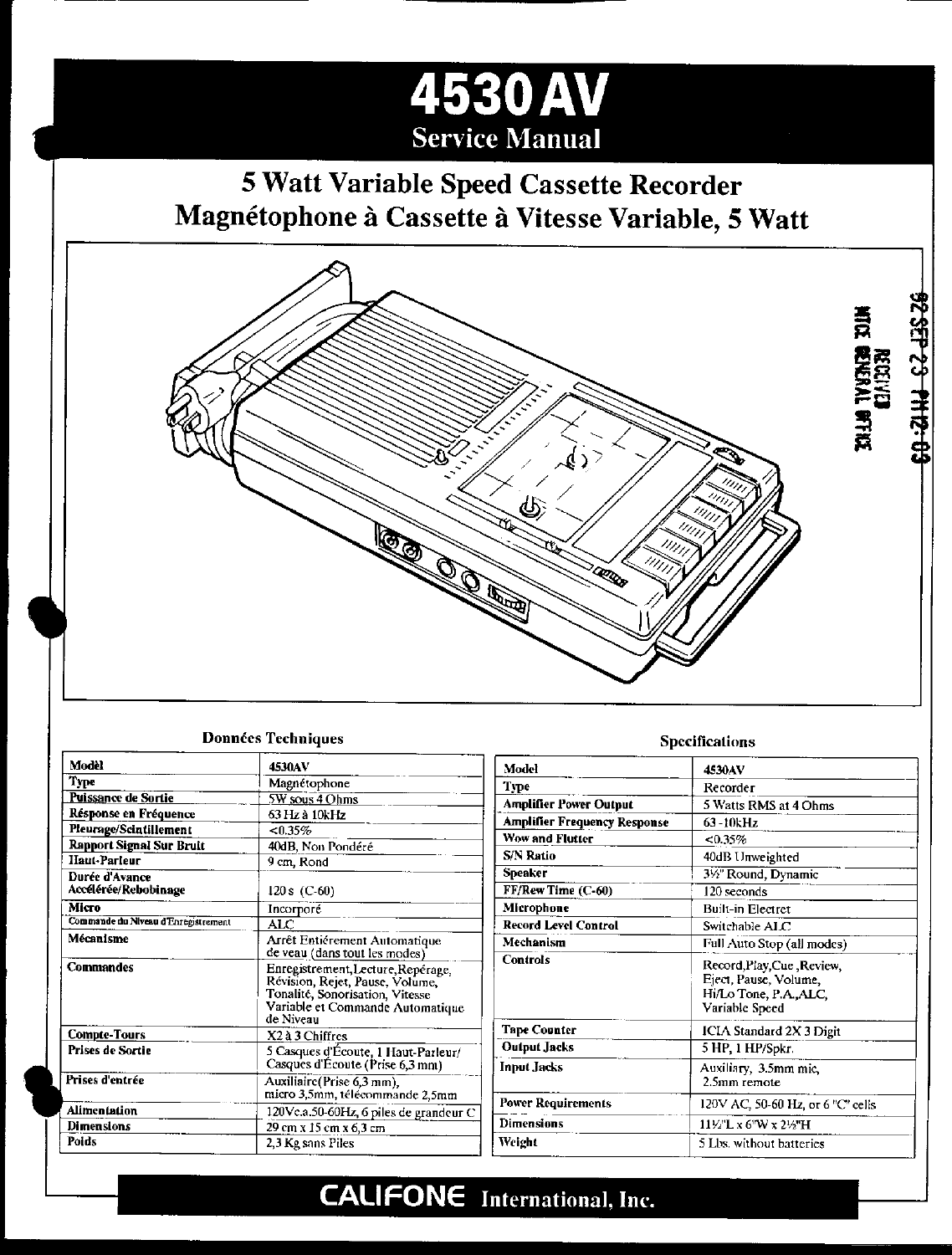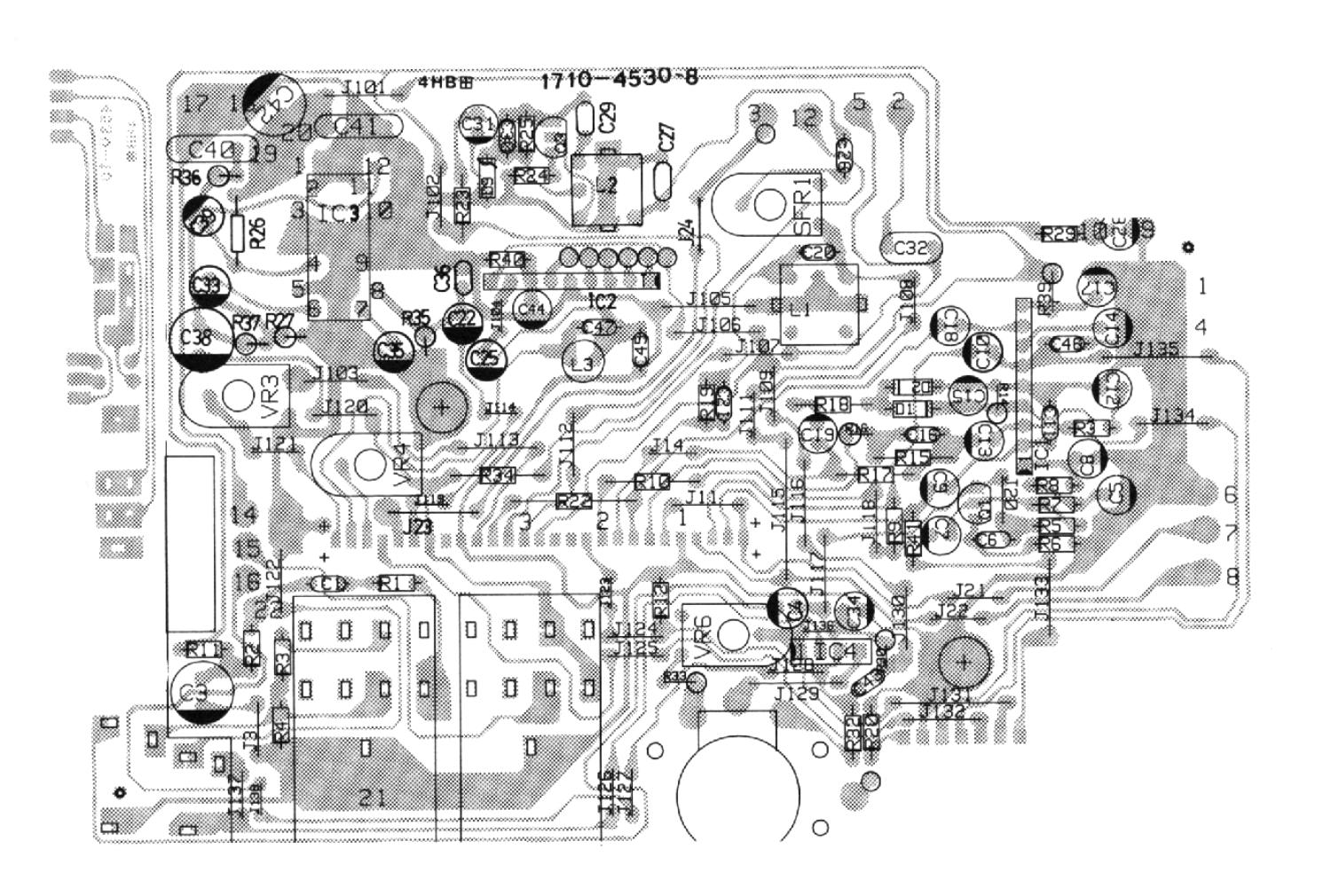

 $\bullet$  .

 $\sim 10^{11}$  km  $^{-1}$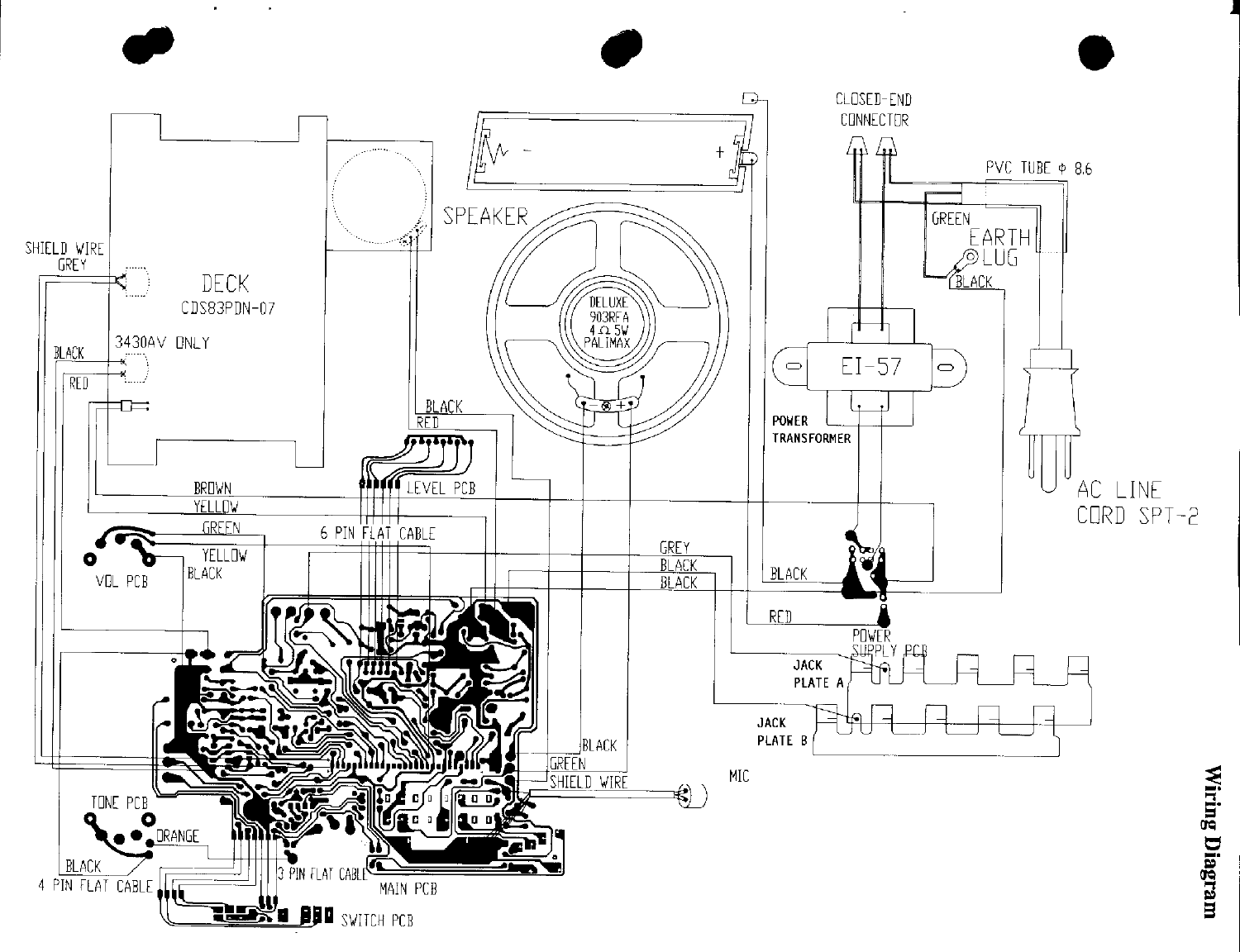## **Transport Explosion**

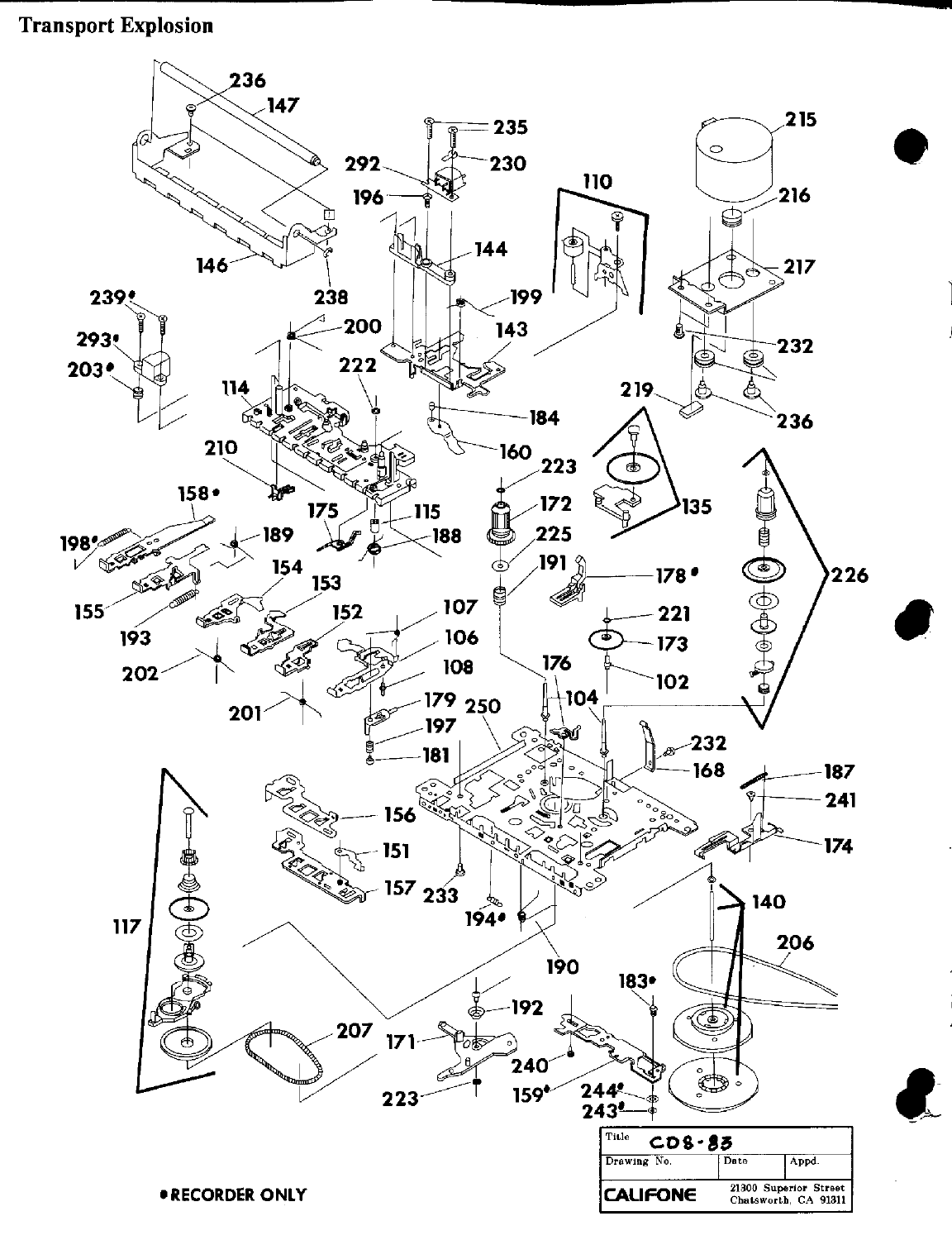## **Case Explosion**

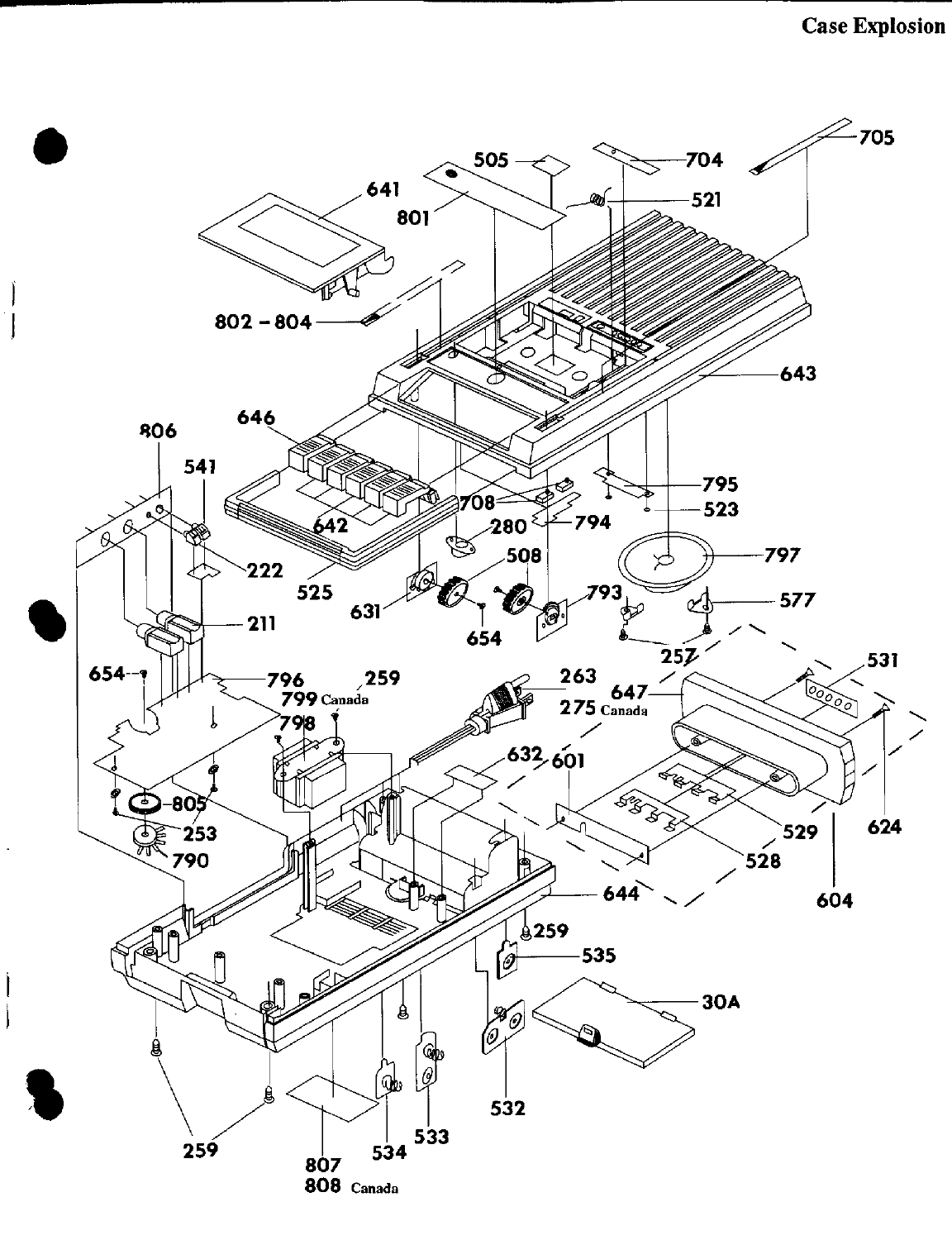

Schematic Diagram - Model 4530AV